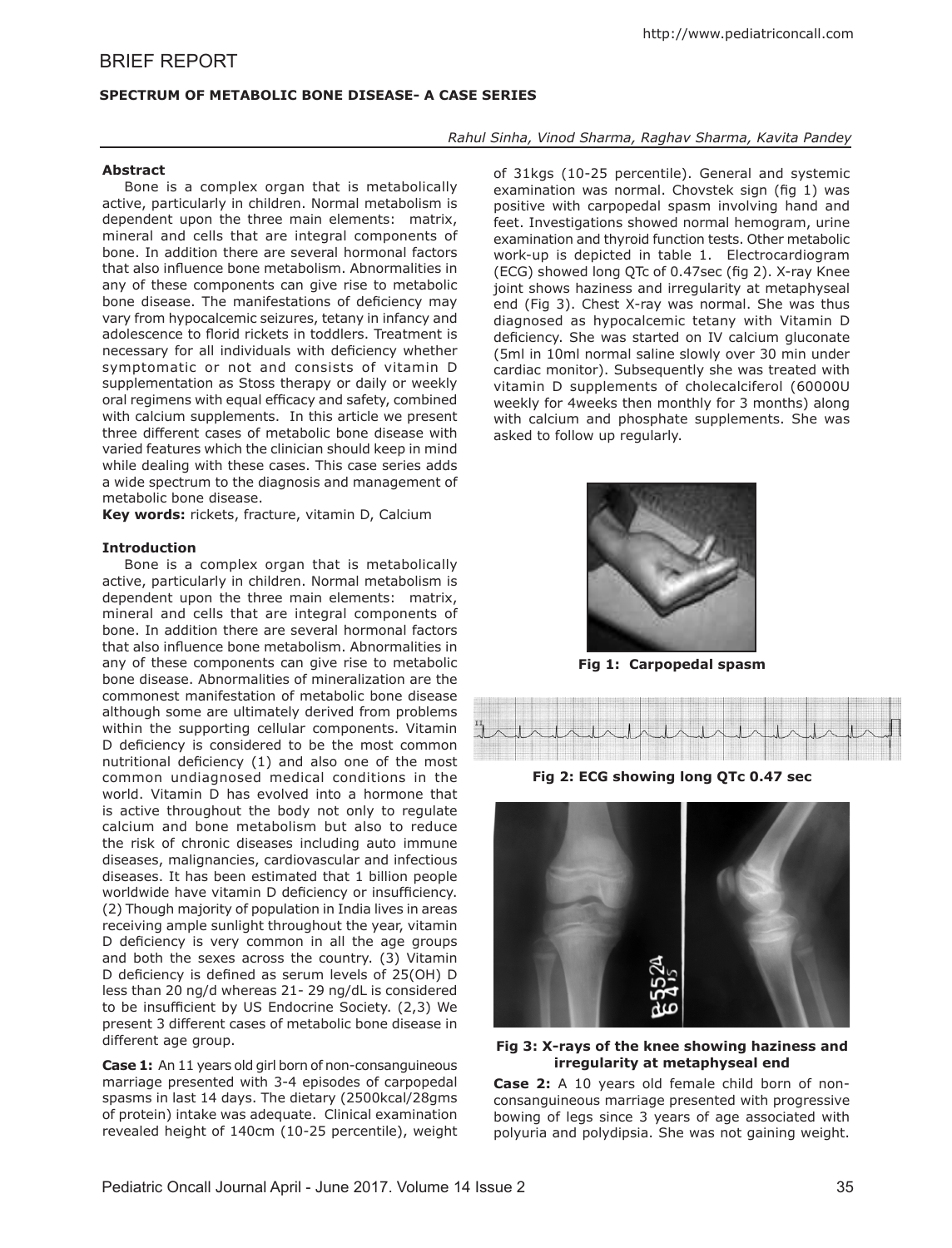She took a daily diet of 2000 Kcal and 20 gms of protein. On examination, height was 108 cm (<5th percentile), weight was 21kgs (<5th percentile) with upper segment: lower segment ratio of 1.07:1. Father's height was 170 cm and mother's height was 158 cm. Mid-parental height was: 157.5 cm  $\pm$  6.5 cm. She had bowing of legs (Fig 4). X-ray femur and tibia revealed femur bowing bilaterally 30o and tibia bowing (right 220, left 17o.) (Fig 5). There were no other bony deformities. Investigations showed normal hemogram, urine examination and thyroid function tests. Other metabolic work –up is depicted in table 1. Bone age was 8-11years. Tubular reabsorption of phosphate (TRP) was 67% (Normal >90%). She was diagnosed as hypophosphatemic rickets and started on Joulie's solution (Monosodium diphosphate with disodium monophosphate) in a dose of 10ml every 4hourly along with vitamin D supplements of cholecalciferol 60000U weekly for 4weeks then monthly along with calcium supplements. We wanted to achieve a 25 hydroxy vitamin D3 level of around 70 nmol/L, hence vitamin D supplements were given. Orthopedic consultation was taken and she was planned for corrective osteotomy.



**Fig 4: Bowing of legs**



**Fig 5a: X-rays of lower limbs showing femur bowing bilaterally 30o**



**Fig 5b: X-rays of lower limbs showing tibia bowing (right 220, left 17o)**

**Case 3:** A 23 months old girl presented with swelling and pain in right thigh following a fall from a chair. Dietary history revealed intake of 1200 Kcal and 14 gms of protein. On examination, weight was 12 kg (10-25th percentile), height was 87cm (25-50th percentile). There was swelling and tenderness at middle third of right thigh. She had wrist widening. Other systems were normal. Investigations showed normal hemogram, urine examination and thyroid function tests. Other metabolic work –up is depicted in table 1. X-ray femur revealed transverse fracture of shaft of right femur (Fig 6) and X-ray wrist revealed fraying and splaying of the metaphyseal ends of both the radius and ulna with widening of metaphyses (Fig 7). She was diagnosed to have nutritional rickets. She was given Inj Vit D 600,000 units which was repeated after 3 weeks and gallows traction was applied. Repeat x ray of the wrist revealed healing line at metaphysical end after 3 weeks (Fig 8).



**Fig 6: X-ray showing fracture of right femur in middle third**



**Fig 7: X-ray of the wrist showing fraying and splaying of the metaphyseal ends of both the radius and ulna with widening of metaphyses** 



**Fig 8: X-ray of the wrist showing healing line at metaphysical end after 3 weeks**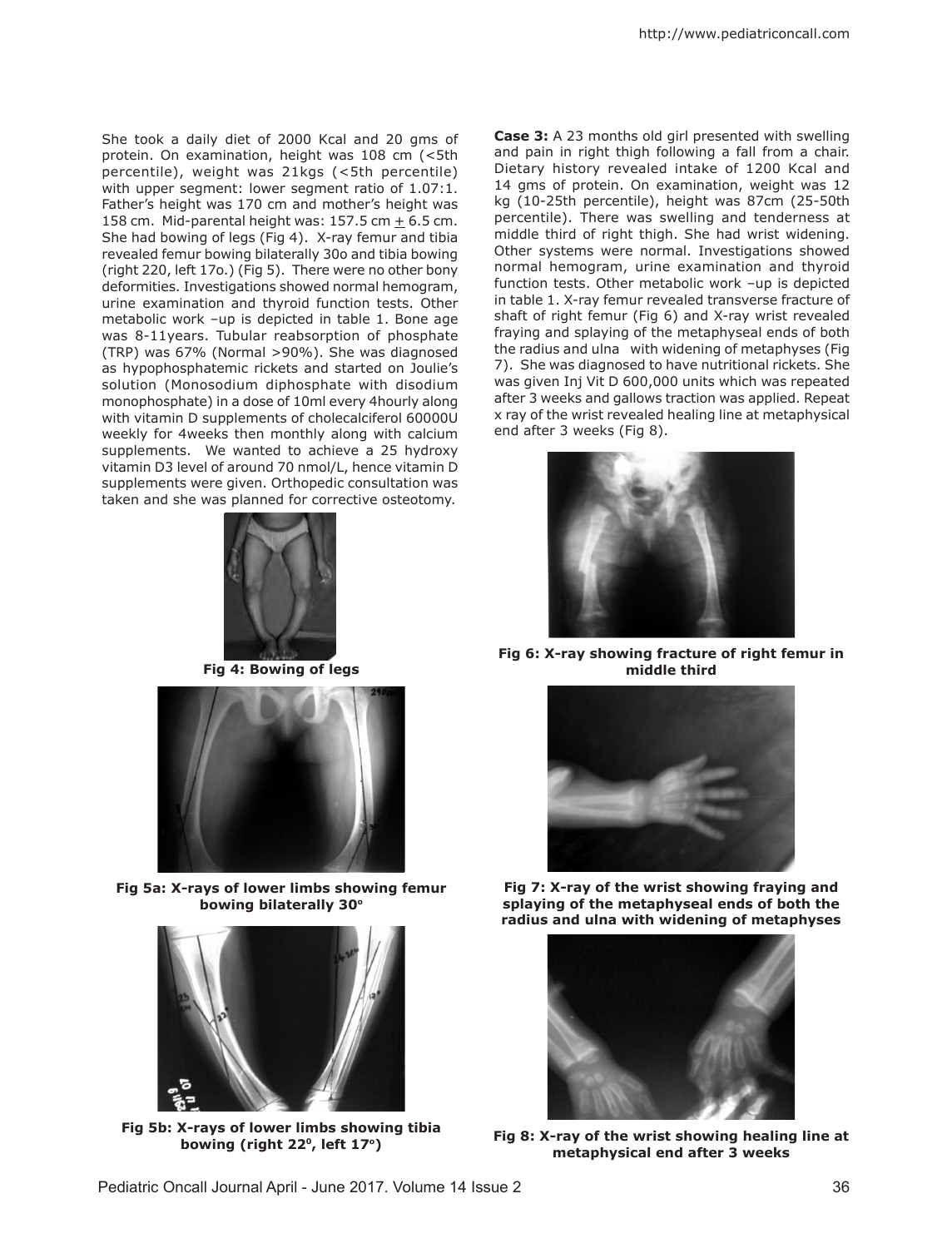|                                                                  | <b>Patient 1</b> | <b>Patient 2</b> | <b>Patient 3</b> |
|------------------------------------------------------------------|------------------|------------------|------------------|
| Serum calcium (mg %) (Normal: 9-11 mg %)                         | 7.9              |                  |                  |
| Ionic calcium (mg %) (Normal: 4-5 mg %)                          | 2.6              | $\overline{4}$   | 3.2              |
| Phosphorus (mg/dl) (Normal: 2.5-4.5mg/dl)                        | 3.9              | 2                | 3.9              |
| Alkaline phosphatase (IU/L) (Normal: 400-800 IU/L)               | 778              | 778              | 900              |
| Magnesium (mg/dl) (Normal: 1.70-2.10 mg/dl)                      | 1.80             |                  |                  |
| Serum albumin (gm/dl)                                            | 3.8              |                  |                  |
| 24 hours urine calcium (mg) (Normal: 100-300)                    | 250              | 280              |                  |
| 24 hours urine phosphorus (mg) (Normal: 400-800)                 | 500              | 820              |                  |
| Serum parathyroid hormone (PTH) (pg/dl) (Normal: 10-69 pg/dl))   | 605              | 22.9             |                  |
| 25 hydroxy cholecalciferol (nmol/l)                              | < 10             | 54.38            |                  |
| 1,25 dihydroxy cholecalciferol (pmol/l) (Normal: 39-193 pmol/l)) | 15.32            | 37.32            |                  |
| pH                                                               | 7.4              | 7.38             |                  |
| Bicarbonate (meg/L)                                              | 22               | 21               |                  |
| Serum sodium (meg/L)                                             | 140              | 140              | 140              |
| Serum potassium (meq/L)                                          | 4.5              | 4.5              | 4.5              |
| Serum chloride (meq/L)                                           | 110              | 110              | 110              |
| Blood urea nitrogen (BUN) (mg %)                                 | 19               | 13               | 13               |
| Serum creatinine (mg %)                                          | 0.9              | 0.6              | 0.6              |

## **Table 1: Metabolic workup of all the patients**

## **Discussion**

Metabolic bone disease in children includes many hereditary and acquired conditions of diverse etiology that lead to disturbed metabolism of the bone tissue. Some of these processes primarily affect bone; others are secondary to nutritional deficiencies, a variety of chronic disorders, and/or treatment with some drugs. Some of these disorders are rare, but some present public health concerns (for instance, rickets) that have .<br>been well known for many years but still persist. (4-6) The most important clinical consequences of bone metabolic diseases in the pediatric population include reduced linear growth, bone deformations, and nontraumatic fractures leading to bone pain, deterioration of motor development and disability.

Rickets is the most common metabolic bone disease in the world and is easily treatable as well as preventable with sun exposure and dietary supplementation. (4) Infants and adolescents are predisposed to rickets secondary to increased flux in body composition and rates of rapid bone growth causing increased need/utilization of calcium and phosphate. Further increased risk is associated with dark-skinned individuals, lack of UV-B exposure, solely breastfed infants and prematurity. Screening should be considered for children with poor growth/ development, seizure activity/tetany, and children with chronic malabsorptive states. It is estimated that worldwide there are around 1 billion cases of vitamin D deficiency and around 80% of healthy Indian are vitamin D deficient as per diabetes foundation of India (3). This deficiency is observed among breast fed babies at one end and with dietary calcium deficiency in older children at the other end.

In this article we presented three different cases of metabolic bone disease with varied features which the clinician should keep in mind while dealing with similar cases. The management of metabolic bone disease depends on the types of rickets and associated deficiency. The treatment for rickets may be administered gradually over several months or in a single-day dose of 15,000 mcg (600,000 U) of vitamin D. Also daily dose of 125-250 mcg (5000-10,000 U) can be given for 2-3 months until healing is well established and the alkaline phosphatase concentration is approaching the reference range. Because this method requires daily treatment, success depends on compliance. If the vitamin D dose is administered in a single day, it is usually divided into 4 or 6 oral doses. An intramuscular injection is also available. Vitamin D (cholecalciferol) is well stored in the body and is gradually released over many weeks. The supplement with calcium should continue for at least 3-4 month. The treatment of hypophosphatemic rickets is done by administration of phosphate solution (Joulie's solution). This case series adds a wide spectrum to the diagnosis